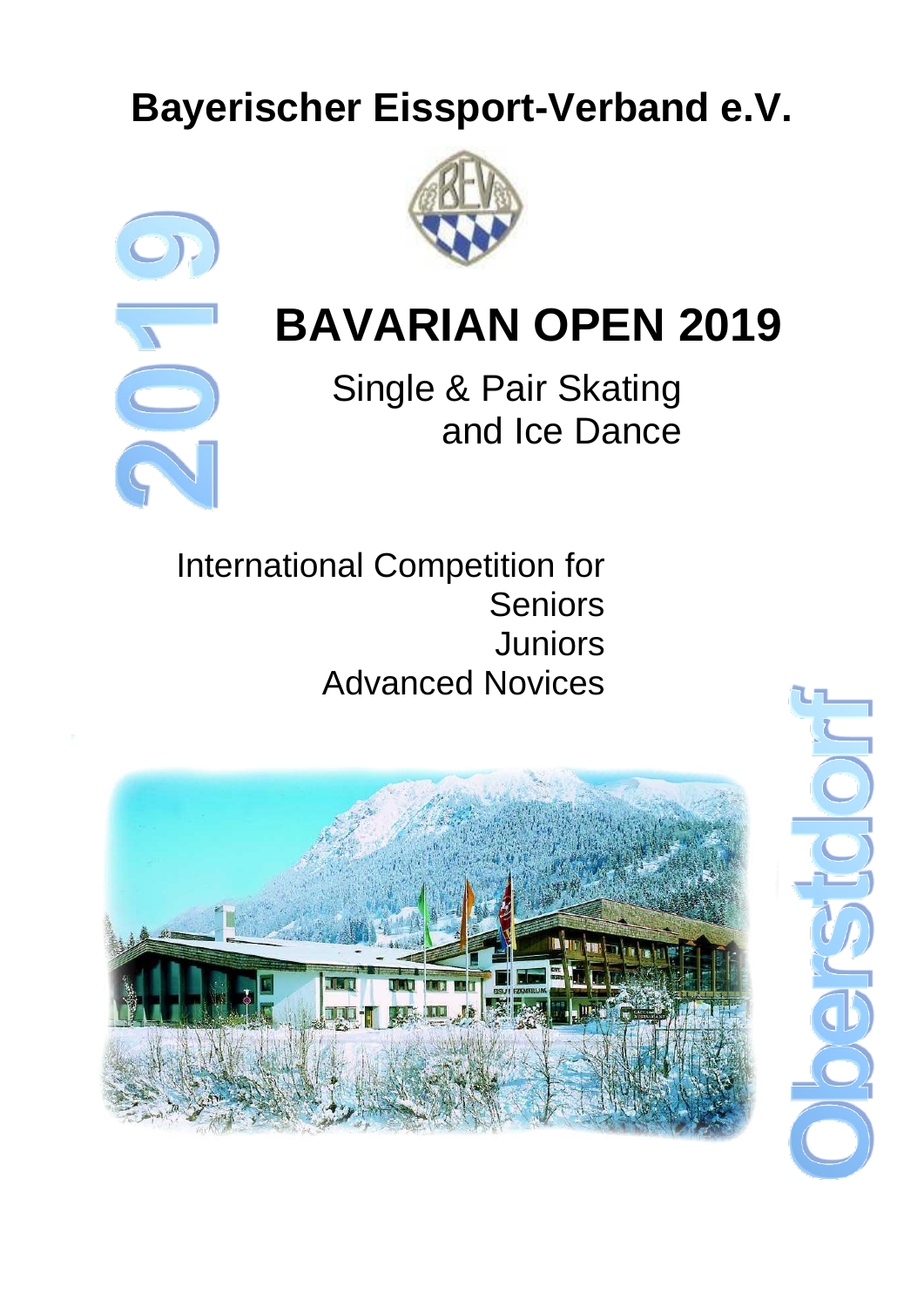# **BAVARIAN OPEN 2019 Single & Pair Skating and Ice Dance**

## *International Competition for Seniors, Juniors and Advanced Novices*

**Oberstdorf, Germany**

05 – 10, February 2019

**organized by**

**BAYERISCHER EISSPORT-VERBAND e.V.**



and

Eissport-Club Oberstdorf e.V. Sportstätten Oberstdorf





**sanctioned by** 

**Deutsche Eislauf-Union e.V.**

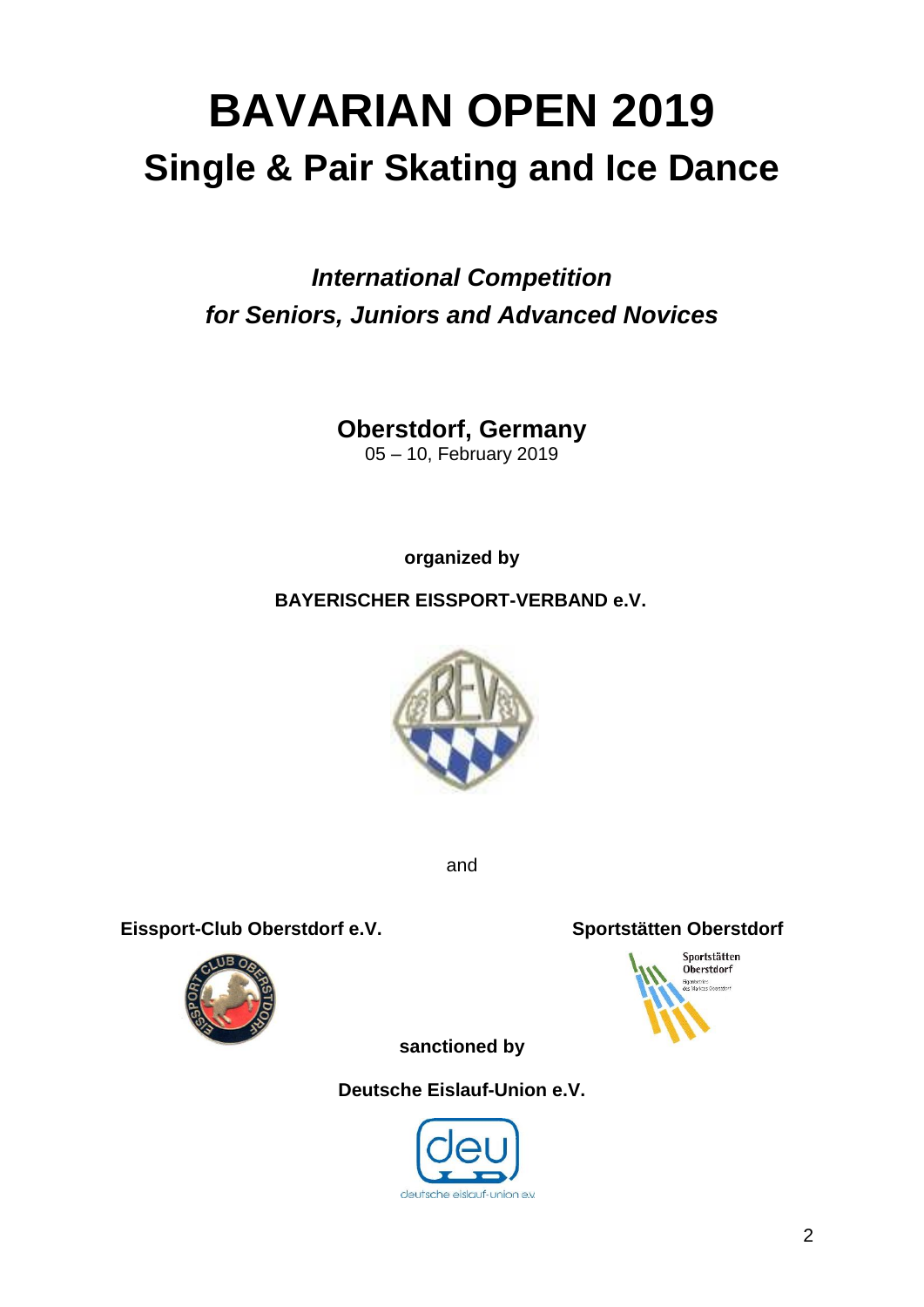# **Announcement / Invitation**

## **1. General**

The **Bavarian Open Competition** is conducted in accordance with the ISU Constitution and General Regulations 2018, the Special Regulations & Technical Rules Single & Pair Skating and Ice Dance 2018, the relevant ISU Communications and this Announcement.

The **Bavarian Open Competition** is open to all competitors who belong to an ISU Member and qualify with regard to eligibility according to ISU Rule 102, provided their ages fall within the limits specified in ISU Rule 108, paragraph 3 and they meet the participation, citizenship and residency requirements in ISU Rule 109, paragraphs 1 through 5 and ISU Communication 2030 or any update of this Communication.

In accordance with ISU Rule 109 and ISU Communication 2030 all Skaters who do not have the nationality of the Member by which they have been entered or who, although having such nationality, have in the past represented another Member, must produce an ISU Clearance Certificate. Passports of all Skaters as well as the ISU Clearance Certificate, if applicable, have to be presented at the accreditation of the event for verification.

| Organizer: | <b>Bayerischer Eissport-Verband e.V.</b> |
|------------|------------------------------------------|
|            |                                          |

Place: Bundesleistungszentrum Oberstdorf Roßbichlstraße 2 - 6 D- 87561 Oberstdorf

> The main arena and the practice rink are side by side in the same building with the ice surface of 60m x 30m, heated, airconditioned and closed. Phone: +49 8322 700 5006 Fax: +49 8322 700 5099 Mail to: [Thomas-speiser@oberstdorf-sport.de](file:///E:/../../../../Users/Peter%20Krick/AppData/Local/Microsoft/Windows/Peter%20Krick/AppData/Users/Julia%20Degenhardt/AppData/AppData/Local/Users/Peter%20Krick/AppData/Local/AppData/Users/Julia%20Degenhardt/AppData/Local/Microsoft/Windows/Users/Peter%20Krick/AppData/AppData/Local/Microsoft/Windows/Temporary%20Internet%20Files/Content.IE5/O6YYXZ27/Thomas-speiser@oberstdorf-sport.de)

- **Date: February 05 – 10, 2019**
- **Entries:** Members of the International Skating Union and their respective Member Clubs are invited to participate in the competition.

Competitors are to enter by their respective Member Federation. The OC will only accept entries from Member Clubs if they are stamped by the respective Member Federation.

Entries into Pair Categories are not limited.

Single and Ice Dance Categories:

Members may enter into each category up to three individual Skaters/ Ice Dance couples with the exception of the Advanced Novice category in ID, in which up to four couples will be accepted. Members are welcome to add names of substitute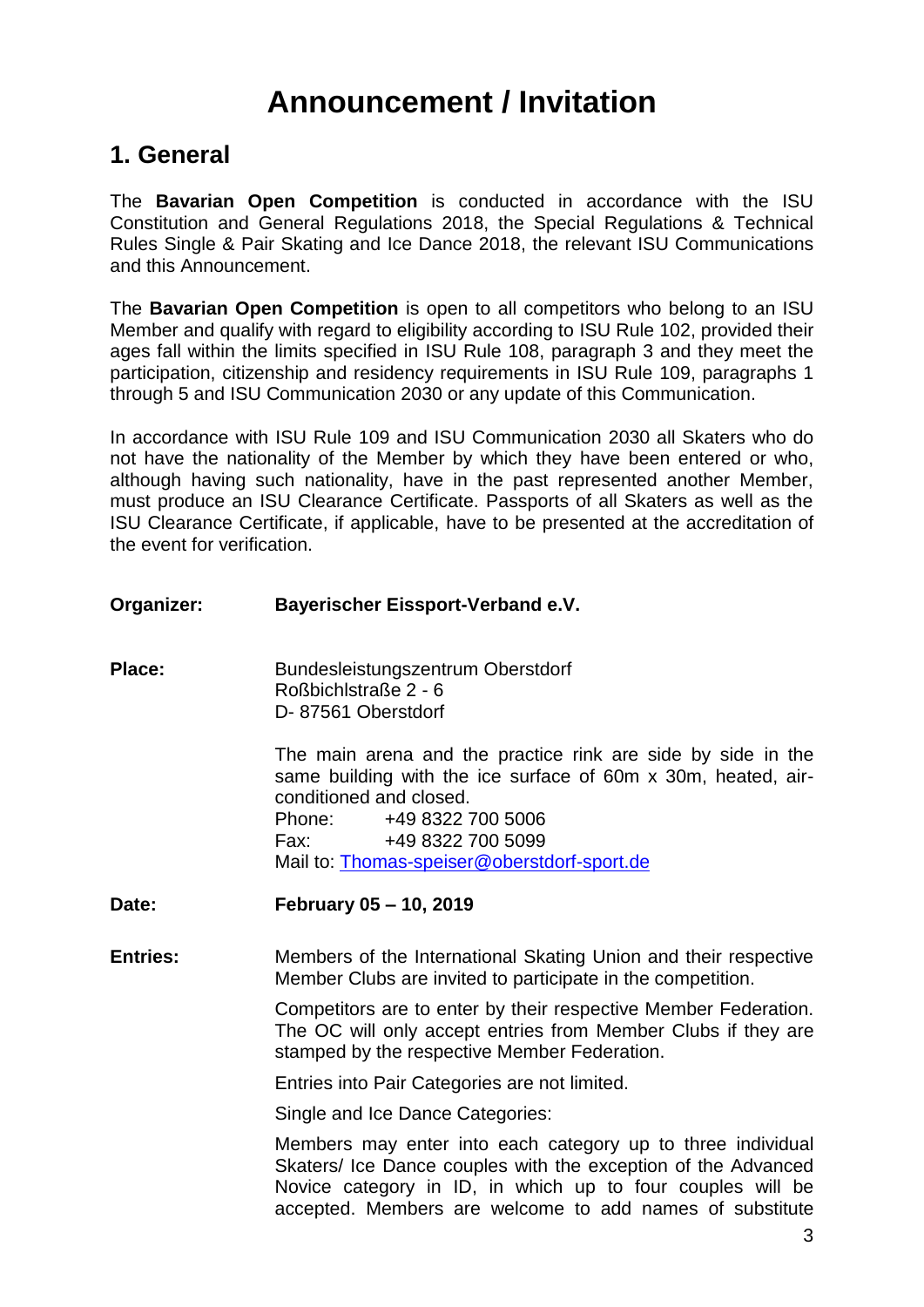skaters. Due to the total number of entries in each category the OC will decide, how many substitute Skaters/ Couples are accepted. The entry of the host member is not limited. Please note that the organizer may divide categories with too many entries into subgroups formed by age. Attached entry forms (Appendix A-C) have to be filled in precisely and have to be sent to the Organizer:

Bayerischer Eissport-Verband e.V. Georg-Brauchle-Ring 93 80992 München Fax: +49 89 15799220 Mail to Ms. Barbara Glatz: [b.glatz@bev-eissport.de](mailto:b.glatz@bev-eissport.de)

### **Entry Deadline is January 15, 2019**

**Entry Fee:** Singles Skater: € 65 per person Pairs / Ice Dance couples  $\epsilon$  85 per pair/couple

> By Entry Deadline the Entry Fees must have been transferred to the following bank account:

Bayerischer Eissport-Verband e.V. HypoVereinsbank/UniCredit Bank AG Konto 1640035028 BLZ 700 202 70 IBAN DE80 7002 0270 1640 0350 28 BIC HYVEDEMMXXX

**Please Note: Entries can only be accepted when the Entry Fee has arrived at the Organizers account. Members/Clubs concerned will receive a confirmation.**

**Expenses:**

**Competitors:** The organizer will not cover any expenses of competitors.

- **Officials:** Members are kindly requested to nominate one International/ISU Judge or TS/TC Official for Figure Skating and/or Ice Dance. Judges or TS/TC Officials qualified for both disciplines are very welcome. The nomination of a substitute is appreciated, but the Organizer reserves the right to reduce the number of Judges/Technical Officials in case of too many nominations. The composition of the panels will be finalised after the Entry deadline. It will be published to the participating Member in time. The organizer will cover accommodation for accepted Judges/Technical Officials. Meals are provided for them at the ice-rink during the days of competition.
- **Time-Schedule:** The competition starts on February 05, 2019 and will be finished on Sunday, February 10, 2019. A detailed Time Schedule is sent to all participating Members soon after the Entry deadline.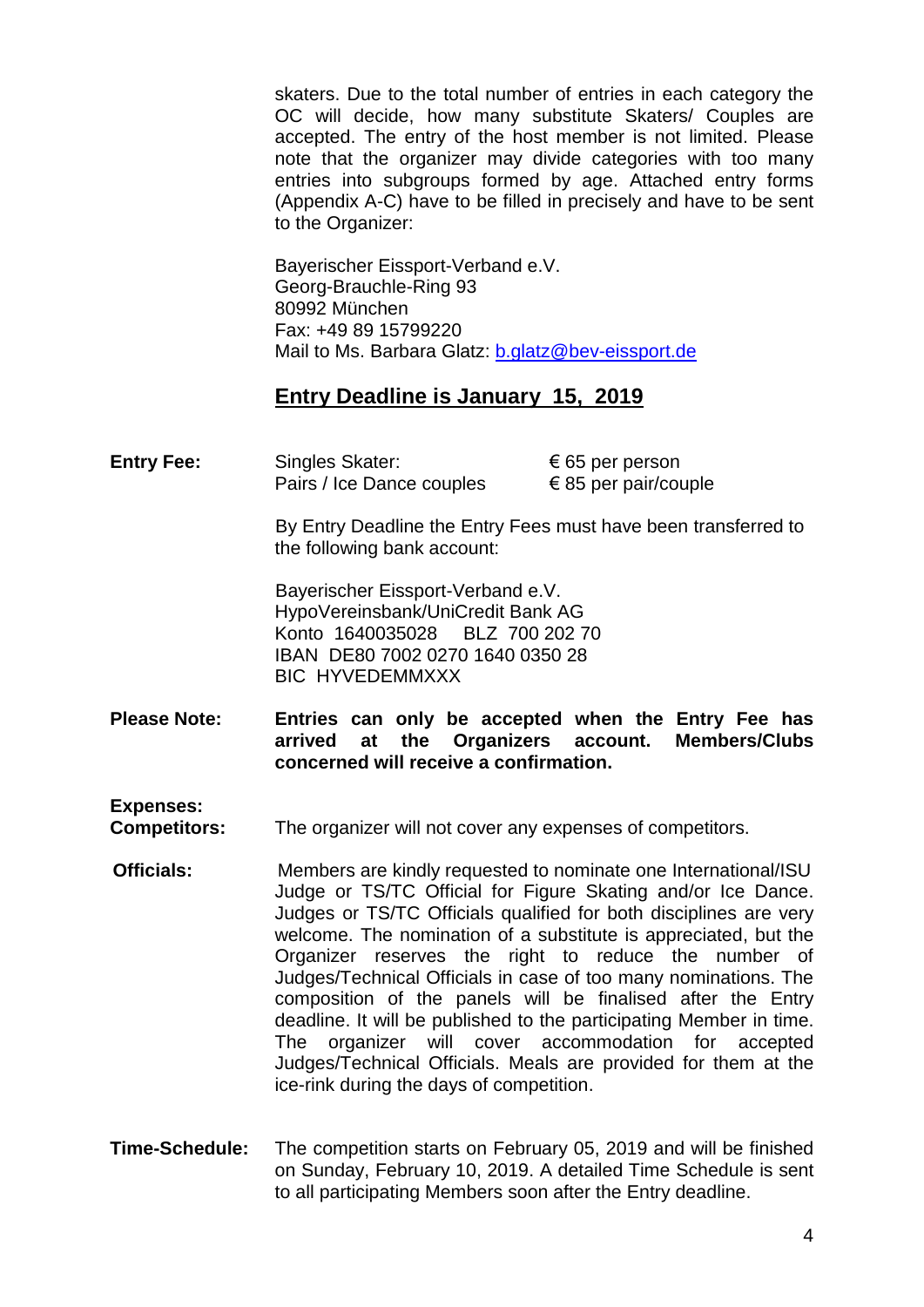**Accommodation:** The organizer will care about the hotel arrangements for accepted Judges and Technical Officials only.

> Skaters, coaches and other team members may book accommodation individually through:

#### **Tourismus Oberstdorf**

Vertriebsservice Prinzregenten-Platz 1 87561 Oberstdorf Phone: +49 8322 / 700 – 1300 Fax: +49 8322 / 700 – 2099 Email: [reservierung@oberstdorf.de](mailto:reservierung@oberstdorf.de)

#### **Password: "Bavarian Open Figure Skating 2019***"*

- **Accreditation:** The official accreditation is located at the main entrance of the Ice Rink. Accreditation will be given to Competitors, Judges and Coaches, as well as to Team Officials, as long as they are officially entered with the respective entry form.
- **Draws:** The Initial Draws are conducted prior to the respective events. A special Draw Schedule will be published together with the Official Time Schedule. There will be no Intermediate Draws. The starting order of FS/FD is the reverse order of the result of SP/RD/PD.
- **Results:** The determination and publication of the results will be done according to ISU Technical Rules for Single & Pair Skating and Ice Dance 2018, Rule 352 and 353.
- **Awards:** The first three placed Skaters/Couples in each discipline are awarded with Trophies. Diplomas and small memory gifts will be provided for all participants. A special Award Ceremony Schedule will be published with the Official Time Schedule.
- Liability: In accordance with ISU Rule 119, it is the sole responsibility of each Member participating in the Bavarian Open Figure Skating and Ice Dance 2019, to provide medical and accident insurance for their athletes, officials and all other members of the Member's team. Such insurance must assure full medical attendance and also the return to the home country by air transport or by other expeditious means of the ill or injured person. The Organizer assumes no responsibility for or liability with respect to bodily or personal injury or property damage incurred in connection by Competitors and Officials.
- **Live Stream:** Live Stream of the Competition is provided this year.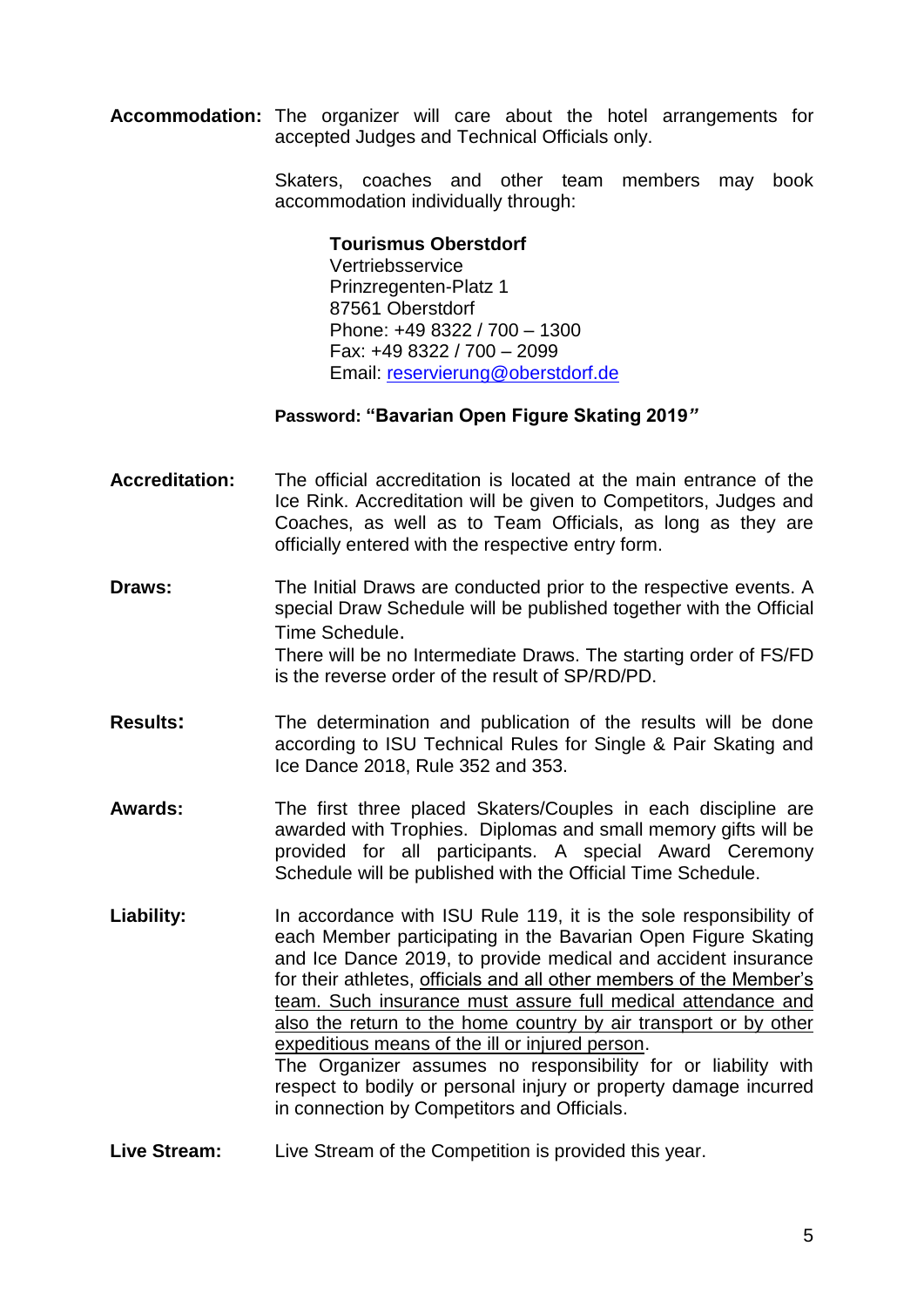# **Technical Data Single & Pair Skating**

| <u>Seniors</u><br><b>Age Requirements:</b>    | In accordance to ISU Constitution and General<br>Regulations 2018, Rule 108, paragraph 3                                                                          |
|-----------------------------------------------|-------------------------------------------------------------------------------------------------------------------------------------------------------------------|
| <b>Senior Men</b><br><b>Short Program:</b>    | Duration: $2.40$ min $+/- 10$ sec<br>Required elements according to ISU Special Regulations<br>& Technical Rules Single & Pair Skating 2018 Rule 611.2            |
| <b>Free Skating:</b>                          | Duration: 4 min +/- 10 sec<br><b>Well balanced Program</b><br>In accordance to ISU Special Regulations & Technical<br>Rules Single & Pair Skating 2018 Rule 612.1 |
| <b>Senior Ladies</b><br><b>Short Program:</b> | Duration: $2.40$ min $+/- 10$ sec<br>Required elements according to ISU Special Regulations<br>& Technical Rules Single & Pair Skating 2018 Rule 611.2            |
| <b>Free Skating:</b>                          | Duration: 4 min +/- 10 sec<br><b>Well balanced Program</b><br>In accordance to ISU Special Regulations & Technical<br>Rules Single & Pair Skating 2018 Rule 612.1 |
| <b>Senior Pairs</b><br><b>Short Program:</b>  | Duration: $2.40$ min $+/- 10$ sec<br>Required elements according to ISU Special Regulations<br>& Technical Rules Single & Pair Skating 2018 Rule 620.2            |
| <b>Free Skating:</b>                          | Duration: 4 min +/- 10 sec<br><b>Well balanced Program</b><br>In accordance to ISU Special Regulations & Technical<br>Rules Single & Pair Skating 2018 Rule 621.2 |
| <b>Juniors</b><br><b>Age Requirements:</b>    | In accordance to ISU Constitution and General<br>Regulations 2018, Rule 108, paragraph 3                                                                          |
| <u>Junior Men</u><br><b>Short Program:</b>    | Duration: $2.40$ min $+/- 10$ sec<br>Required elements in accordance to ISU Special<br>Regulations & Technical Rules Single & Pair Skating 2018<br>Rule 611.3     |
| <b>Free Skating:</b>                          | Duration: $3\frac{1}{2}$ min +/- 10 sec<br><b>Well balanced Program</b>                                                                                           |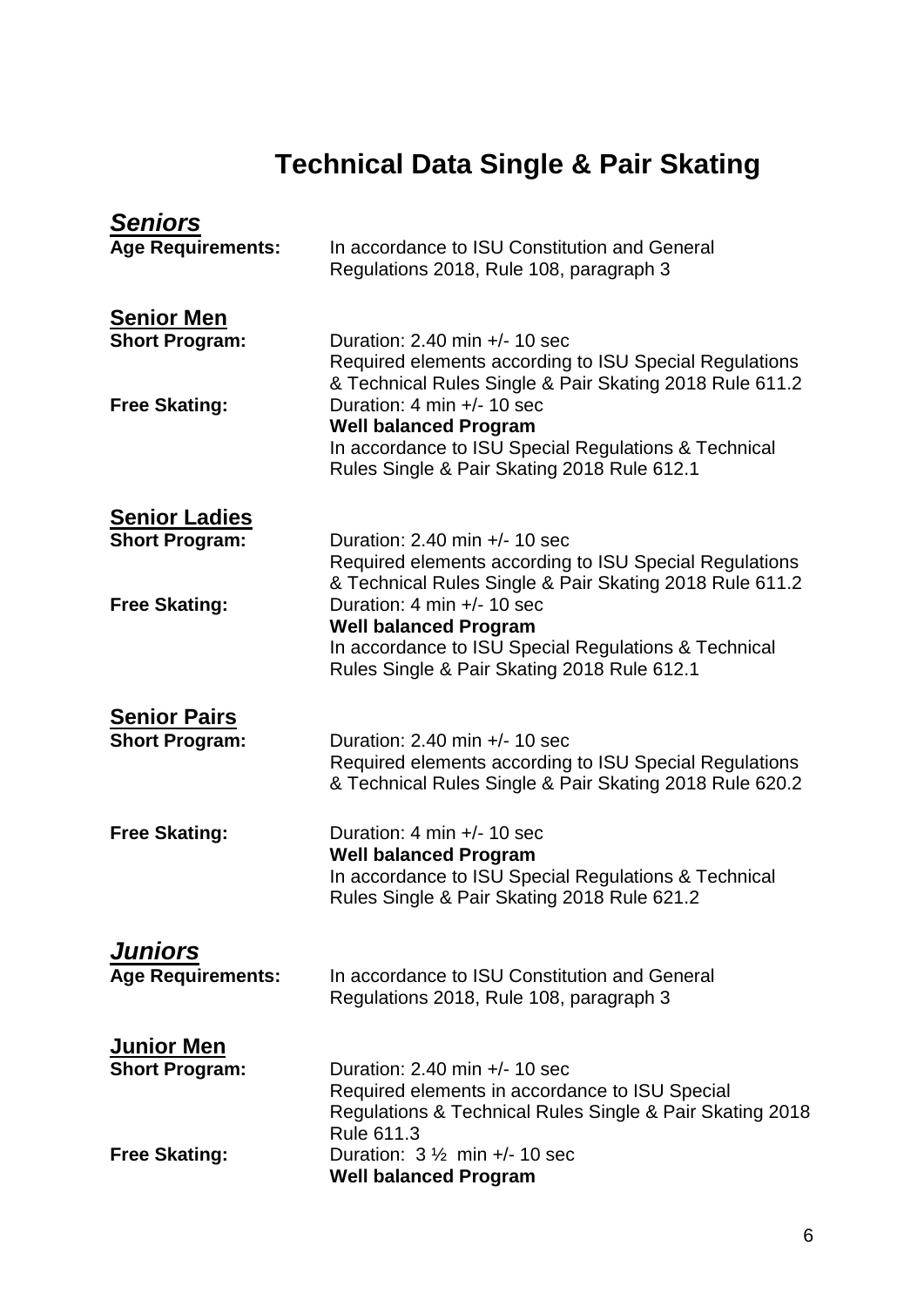|                                                                       | In accordance to ISU Special Regulations & Technical<br>Rules Single & Pair Skating 2018 Rule 612.1                                                                                                                                                                                                                                             |  |
|-----------------------------------------------------------------------|-------------------------------------------------------------------------------------------------------------------------------------------------------------------------------------------------------------------------------------------------------------------------------------------------------------------------------------------------|--|
| <b>Junior Ladies</b><br><b>Short Program:</b><br><b>Free Skating:</b> | Duration: $2.40$ min $+/- 10$ sec<br>Required elements in accordance to ISU Special<br>Regulations & Technical Rules Single & Pair Skating 2018<br>Rule 611.3<br>Duration: $3\frac{1}{2}$ min +/- 10 sec<br><b>Well balanced Program</b><br>In accordance to ISU Special Regulations & Technical<br>Rules Single & Pair Skating 2018 Rule 612.1 |  |
|                                                                       |                                                                                                                                                                                                                                                                                                                                                 |  |
| <u> Junior Pairs</u><br><b>Short Program:</b>                         | Duration: $2.40$ min $+/- 10$ sec<br>Required elements according to ISU Special Regulations<br>& Technical Rules Single & Pair Skating 2018 Rule 620. 3                                                                                                                                                                                         |  |
| <b>Free Skating:</b>                                                  | Duration: $3\frac{1}{2}$ min +/- 10 sec<br><b>Well balanced Program</b><br>In accordance to ISU Special Regulations & Technical<br>Rules Single & Pair Skating 2018 Rule 621.3                                                                                                                                                                  |  |
| <u>Novices</u><br>Age requirements:                                   | In accordance to ISU Constitution and General<br>Regulations 2018, Rule 108. Paragraph 3.c)                                                                                                                                                                                                                                                     |  |
|                                                                       |                                                                                                                                                                                                                                                                                                                                                 |  |
| <b>Advanced Novice Girls and Boys</b><br><b>Short Program:</b>        | Duration: $2.20$ min $+/- 10$ sec<br>Required elements in accordance to ISU Communication<br>No. 2172 Guidelines for International Novice Competitions<br>Single Skating Advanced Novice Girls and Boys B 2.3                                                                                                                                   |  |
| <b>Free Skating:</b>                                                  | Girls: $3 \text{ min } +/- 10 \text{ sec}$<br>Duration:<br>Boys: $3 \text{ min } +/- 10 \text{ sec}$<br><b>Well balanced program</b><br>In accordance to ISU Communication No. 2172<br><b>Guidelines for International Novice Competitions</b><br>Single Skating Girls and Boys B 2.3                                                           |  |
|                                                                       |                                                                                                                                                                                                                                                                                                                                                 |  |
| <b>Advanced Novice Pairs</b>                                          |                                                                                                                                                                                                                                                                                                                                                 |  |
| <b>Short Program:</b>                                                 | Duration: $2.20$ min $+/- 10$ sec                                                                                                                                                                                                                                                                                                               |  |
|                                                                       | Required elements in accordance to ISU Communication<br>No. 2172 Guidelines for International Novice Competitions<br>Pair Skating Advanced Novice B 3.2<br>$3$ min $+/- 10$ sec<br>Duration:                                                                                                                                                    |  |
| <b>Free Skating:</b>                                                  | <b>Well balanced program</b><br>In accordance to ISU Communication No. 2172<br><b>Guidelines for International Novice Competitions</b>                                                                                                                                                                                                          |  |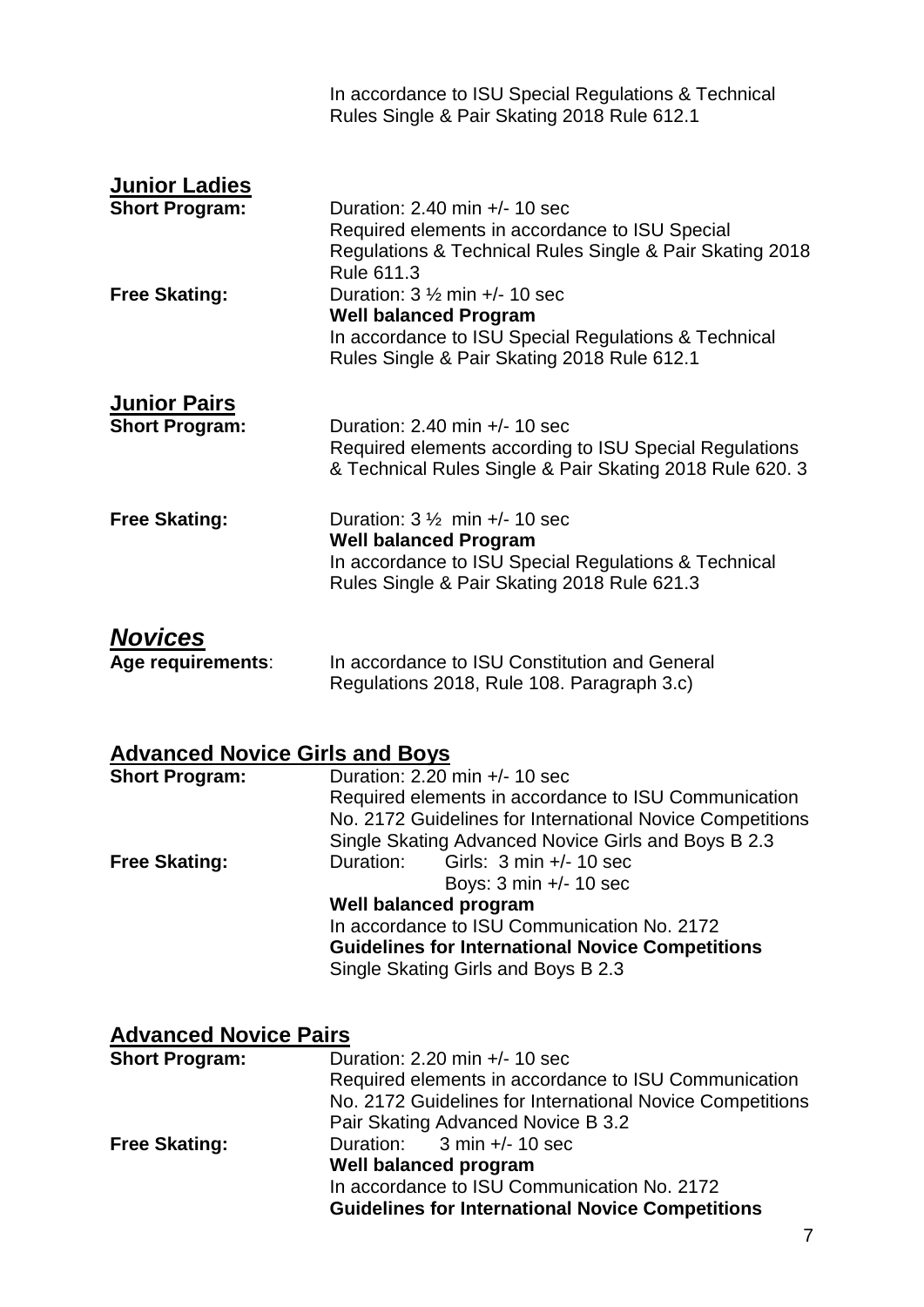# **Technical Data Ice Dance**

## *Seniors*

| <b>Age Requirements:</b> | In accordance with ISU Constitution and<br>General Regulations 2018, Rule 108,<br>paragraph 3.a)                                                                                                                                                                                |
|--------------------------|---------------------------------------------------------------------------------------------------------------------------------------------------------------------------------------------------------------------------------------------------------------------------------|
| <b>Rhythm Dance:</b>     | In accordance with ISU Technical Rules<br>Ice Dance 2018, Rule 709.<br>Rhythms, required elements and<br>guidelines are those listed in ISU<br>Communication 2148, 2188 and<br>subsequent updates.<br>Duration: 2 min 50 sec +/- 10 sec                                         |
| <b>Free Dance:</b>       | In accordance with ISU Technical Rules<br>Ice Dance 2018, Rule 710. The required<br>elements to be skated are those listed in<br><b>ISU Communication 2148 and</b><br>subsequent updates.<br>Duration: 4 min. +/- 10 sec                                                        |
| <b>Juniors</b>           |                                                                                                                                                                                                                                                                                 |
| <b>Age Requirements:</b> | In accordance to ISU Constitution and<br>General Regulations 2018, Rule 108,<br>paragraph 3.b).                                                                                                                                                                                 |
| <b>Rhythm Dance:</b>     | In accordance with ISU Technical Rules<br>Ice Dance 2016, Rule 709 and all<br>pertinent ISU Communications.<br>Rhythms, required elements and<br>guidelines are those listed in ISU<br>Communication 2148, 2188 and<br>subsequent updates.<br>Duration: 2 min 50 sec +/- 10 sec |
| <b>Free Dance:</b>       | In accordance with ISU Technical Rules<br>Ice Dance 2018, Rule 710. The required<br>elements to be skated are those listed in<br>ISU Communication 2148, 2188 and<br>subsequent updates.<br>Duration: $3\frac{1}{2}$ min +/- 10 sec                                             |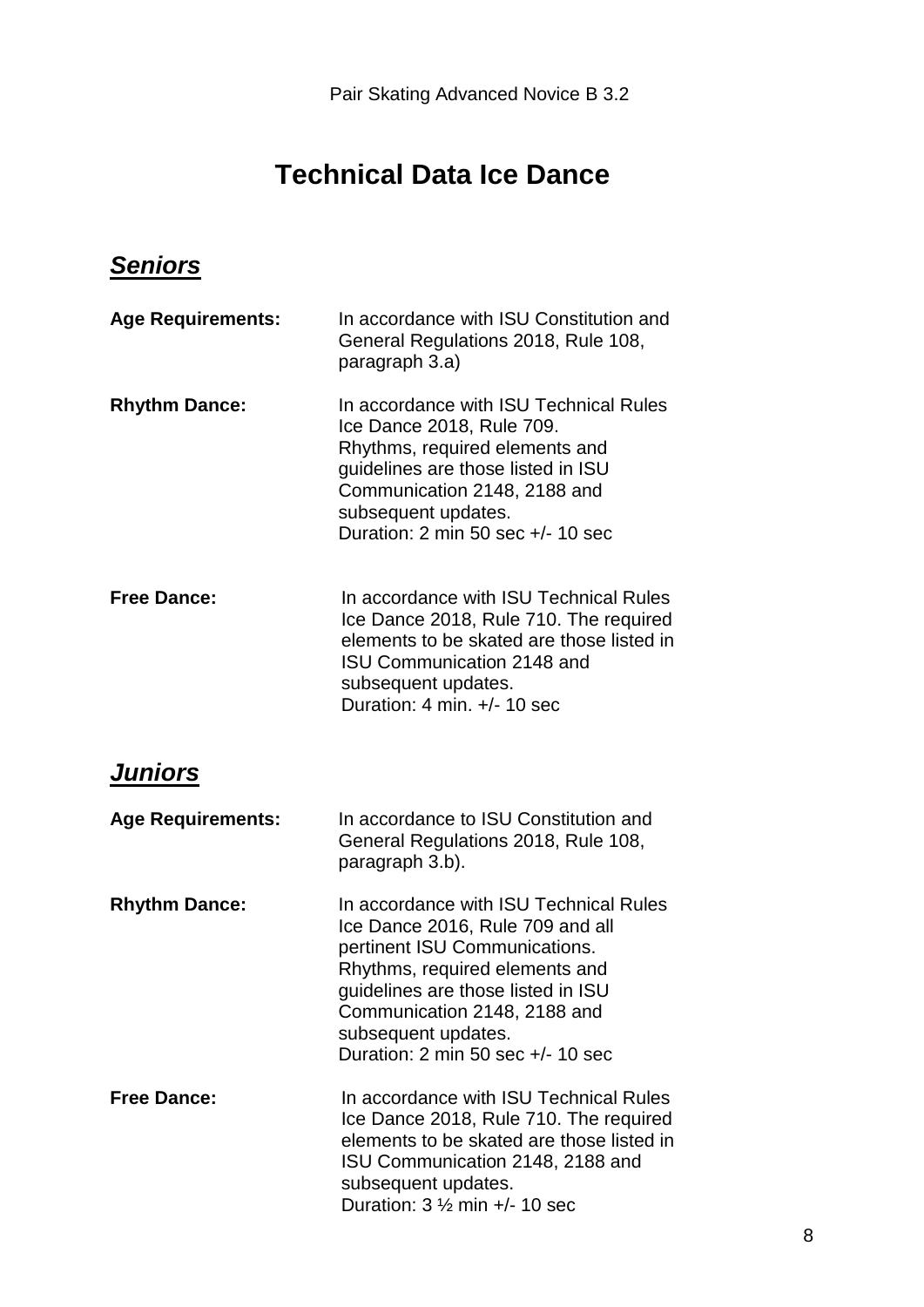## *Advanced Novices*

| <b>Age Requirements:</b> | In accordance with ISU Constitution and<br>General Regulations 2018, Rule 108 paragraph 3 c)                                                                                                                                                                                                                    |
|--------------------------|-----------------------------------------------------------------------------------------------------------------------------------------------------------------------------------------------------------------------------------------------------------------------------------------------------------------|
| <b>Pattern Dance:</b>    | In accordance with ISU Communication No. 2148, 2172,<br>2179, 2188 and subsequent updates.<br>The following two <b>Pattern Dances</b> are to be skated:<br>Group 3:<br>#21 Argentine Tango<br>#23 Blues<br>The key points are listed in the respective Communication.<br>Couples shall provide their own music. |
| <b>Free Dance:</b>       | Duration: $3 \text{ min } +/- 10 \text{ sec}$<br>In accordance with ISU Technical Rules Ice Dance 2018<br>Rule 710 and ISU Communication No. 2148, 2172, 2179,<br>2188 and subsequent updates.                                                                                                                  |

#### **Music**

All Competitors shall furnish competition music of excellent quality on CD or MP3 format. In accordance with Rule 343 all units must show the Competition event, the Competitors name, the Members name and the exact running time of the Music (not skating time) including any starting signal, and must be submitted at the time of registration.

#### **Planned Program Sheet**

Attached "Planned Program Sheets" (Appendix B) have to be filled in precisely and must return together with the entry forms (Appendix A) to the Organizing Committee in time.

#### **Program Monitoring for Advanced Novice Categories**

As a part of the ISU Development Program it is planned that after conclusion of the respective events ISU Officials give Feedback to Advanced Novice Single and Pair skaters and Ice Dancers by evaluating their programs via video in presence of their coaches. Special entry forms are provided under **Appendix C.** A special schedule will be published. The participation is free.

#### **Coaches Seminar for Advanced Novice Skaters**

As an additional part of the ISU Development Program seminars for coaches of Advanced Novice single and pair skaters and ice dancers are planned before the respective competitions. The focus of these seminars is to explain to the coaches, what judges and officials are looking for, when they evaluate the programs of Advanced Novice skaters. Entry forms are provided under **Appendix C.** A special schedule will be published. The participation is free.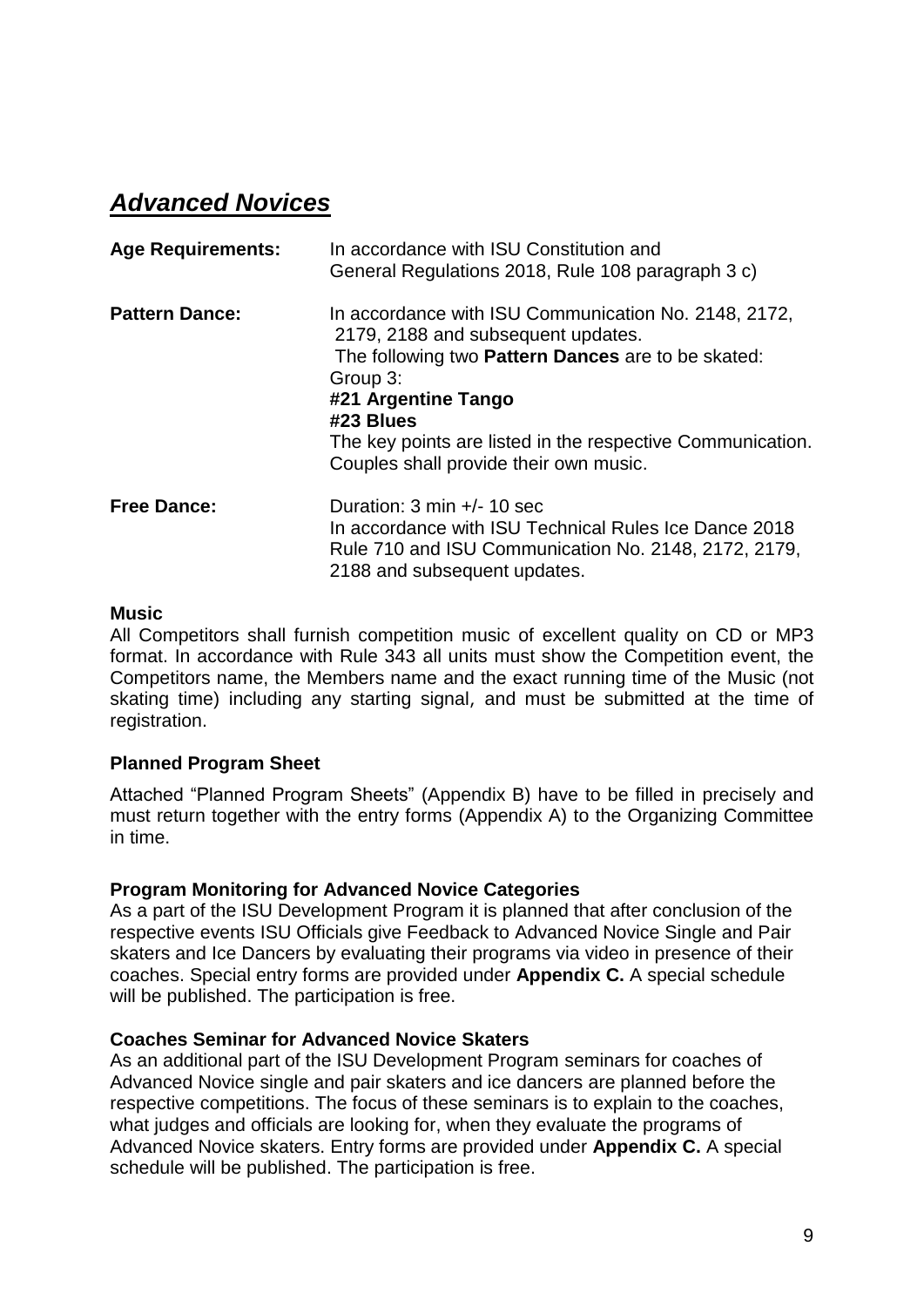### **BAYERISCHER EISSPORT- VERBAND e.V.**

Sissy Krick **Verständig** Sissy Krick **Verständig** *Chair Figure Skating Chair Ice Dance*